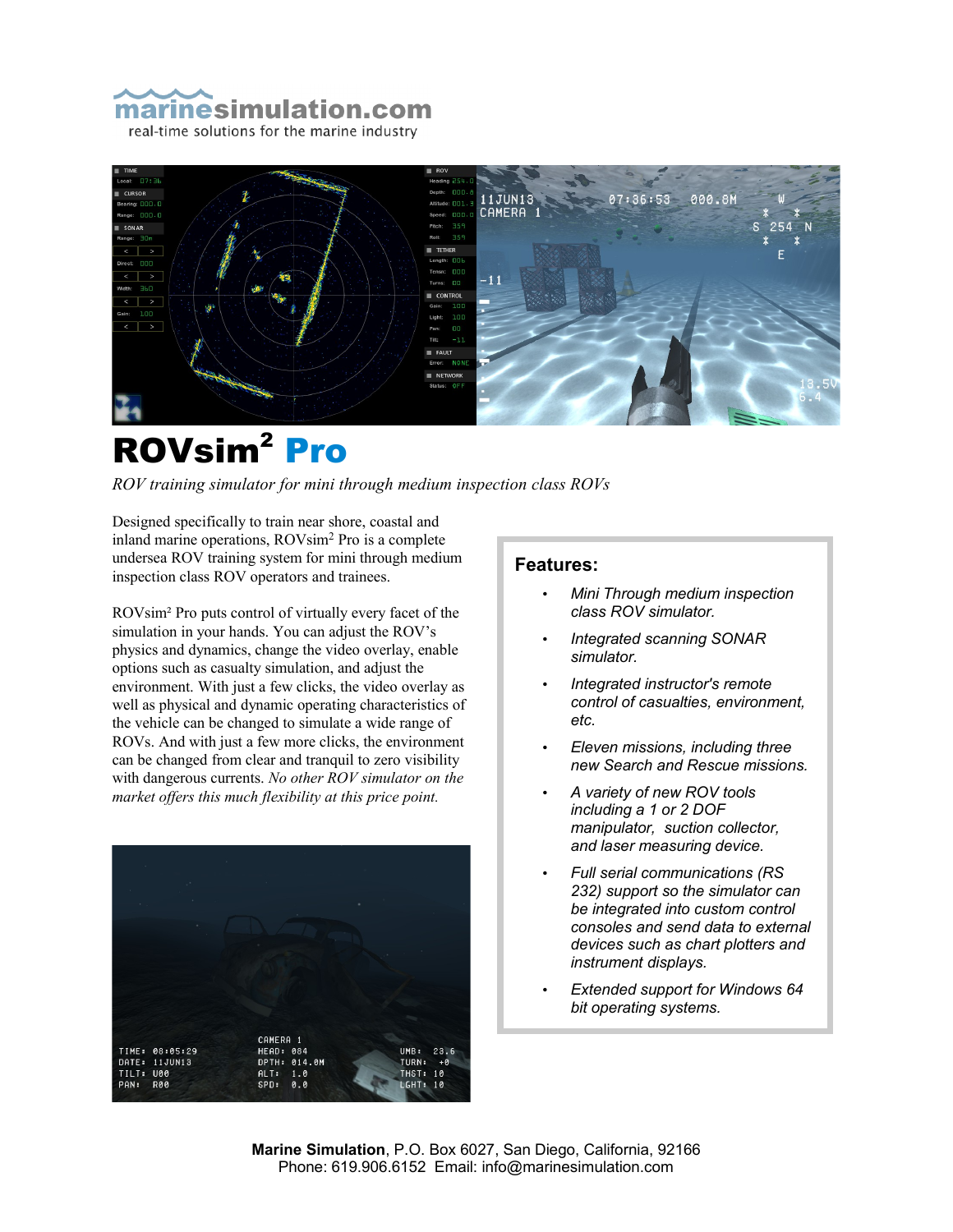

### **ROV Designer**

ROV Dynamics are adjusted by moving the horizontal sliders left or right. By using these adjustments you can use ROVsim² Pro to simulate a wide range of vehicle and thruster arrangements. Thrust adjusts vehicle forward or reverse power. L-thrust adjusts vehicle sideways power left or right.



V-thrust adjusts vehicle power up and down. R-thrust adjusts vehicle power, rotating left or right. When the exact thruster characteristics of a vehicle are not known, a good starting point is to use the total known thrust for all thrusters in your ROV divided by the number of thrusters and apply that value to all thruster settings equally.

### **Settings**

The Environment settings allow you to change the mission Visibility (turbidity), Current Direction, Current Speed and Surge. Surge simulates the cyclical motion of waves in shallow water. The Options settings allow you to turn on various optional features. When

| <b>Settings</b>                                                            |                                                          |                          |
|----------------------------------------------------------------------------|----------------------------------------------------------|--------------------------|
| Environment                                                                | <b>Options</b>                                           | Video overlay            |
| <b>Visibility</b><br>$\frac{1}{2}$                                         | <b>O</b> ON<br><b>Casualties</b><br>83%<br>O ON<br>Night | <b>SeaEyePanther</b>     |
| <b>Current Direction</b><br>$\mathbb{R}$ and $\mathbb{R}$ and $\mathbb{R}$ | 261°                                                     |                          |
| <b>Current Speed</b><br>$\overline{\phantom{a}}$<br>$-111$                 | Display, Input and Output<br>$0.7$ m/s.                  | Ageotech<br>CustomBottom |
| Sea State<br><b>Committee</b><br>-                                         | 6.1 B<br>Configure                                       | CustomLeft               |

Casualties are turned on, ROVsim² Pro will simulate various equipment failures in response to hard collisions and excessive pull on the umbilical.

The Video Overlay panel allows you to choose from a list of available configurations. This way ROVsim² Pro may be used to simulate a number of manufacturers' systems. Additional overlay configurations as well as custom configurations may be added.

### **Custom Mission Designer**

Using the mission editor you are able to create a new custom mission environment or launch a previously created one. Design your own mission by importing your own models and textures or build one using the supplied terrain, models and textures. Models that are imported can be moved, rotated or "dropped" on to the terrain's surface either interactively or by entering a position on the keyboard. Custom Mission Definition Files can even be created with a text editor or an external application. The Custom Mission Designer supports 3D models in .OBJ format and textures in .PNG or .JPG formats.

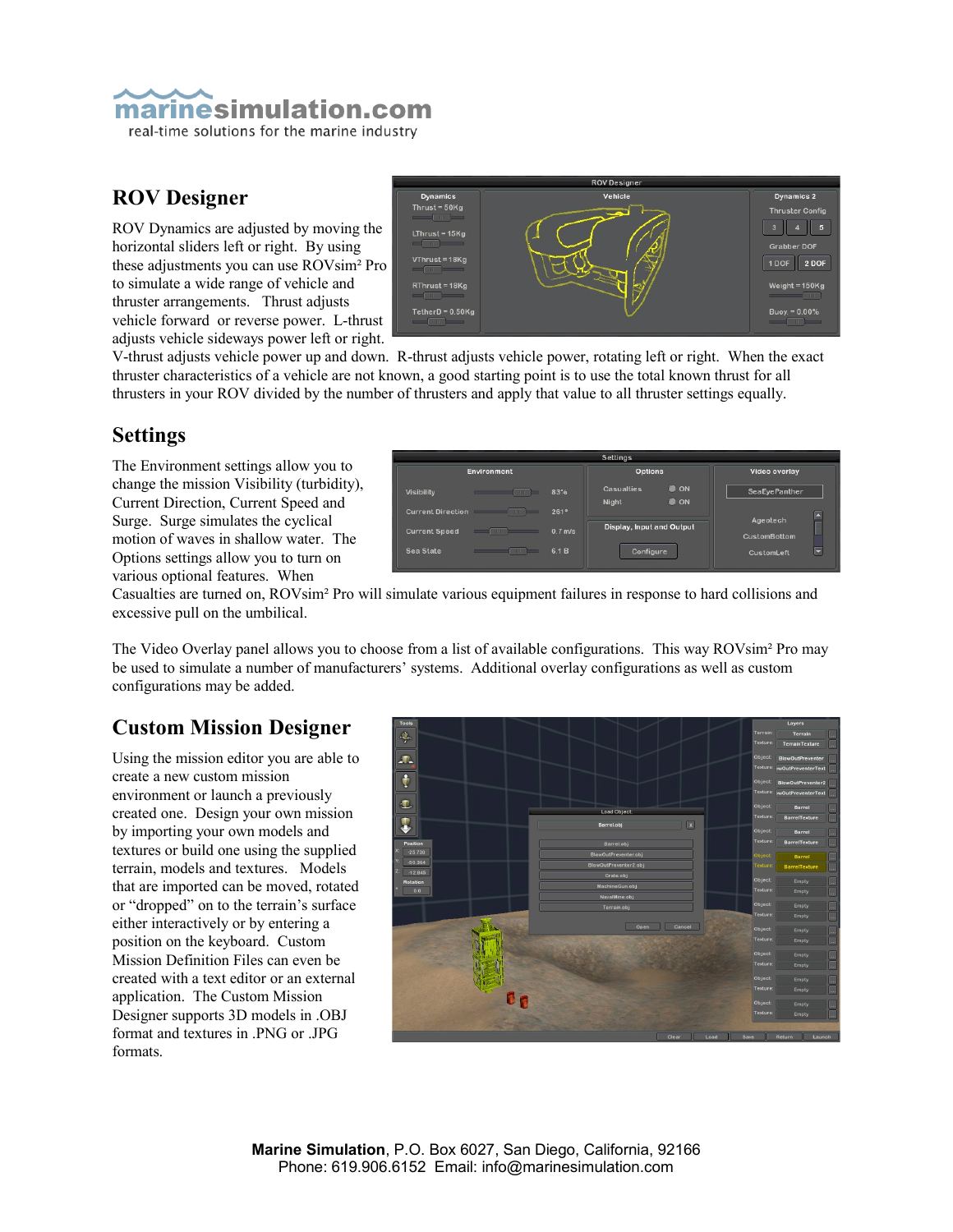



### **Sonar**

The included Scanning Sonar Simulator works with all ROVsim² Pro missions as well as any custom mission you may design in the Custom Mission Designer. The sonar simulator is so accurate, it can even pick up small contacts, such as the ROV tether, fish, as well as details of sonar targets, such as holes and bumps. The sonar display includes a full instrument display showing status of the cameras, heading, depth, altitude, speed, etc.

### **Instructor Remote Control**

The mission environment and ROV casualties can be controlled remotely from a keypad, laptop or *even a smartphone or tablet*. The instructor has complete control over vehicle casualties, such as video and power failures, as well as the mission environments visibility and currents. With a few simple clicks, the instructor can disable the student's video camera, simulate a variety of thruster casualties and alter the environment's currents, thus creating a dynamic learning environment with infinite possibilities and challenges.

### **About Marine Simulation**

In the field of sub-sea simulation, Marine Simulation's ROVsim family of Remotely Operated Vehicle (ROV) simulators has set the standard for cost effective, physics accurate and visually stunning undersea simulation

systems. Our background includes nearly 30 years experience in undersea research, maritime operations and software development. From portable solutions for near-shore mini ROV operators to high end working class ROV operations at offshore drilling facilities, there is a ROVsim product to meet your specific requirements. Our users span the globe, ROVsim products are in use in 20 countries worldwide and by over 100 training and educational institutions.

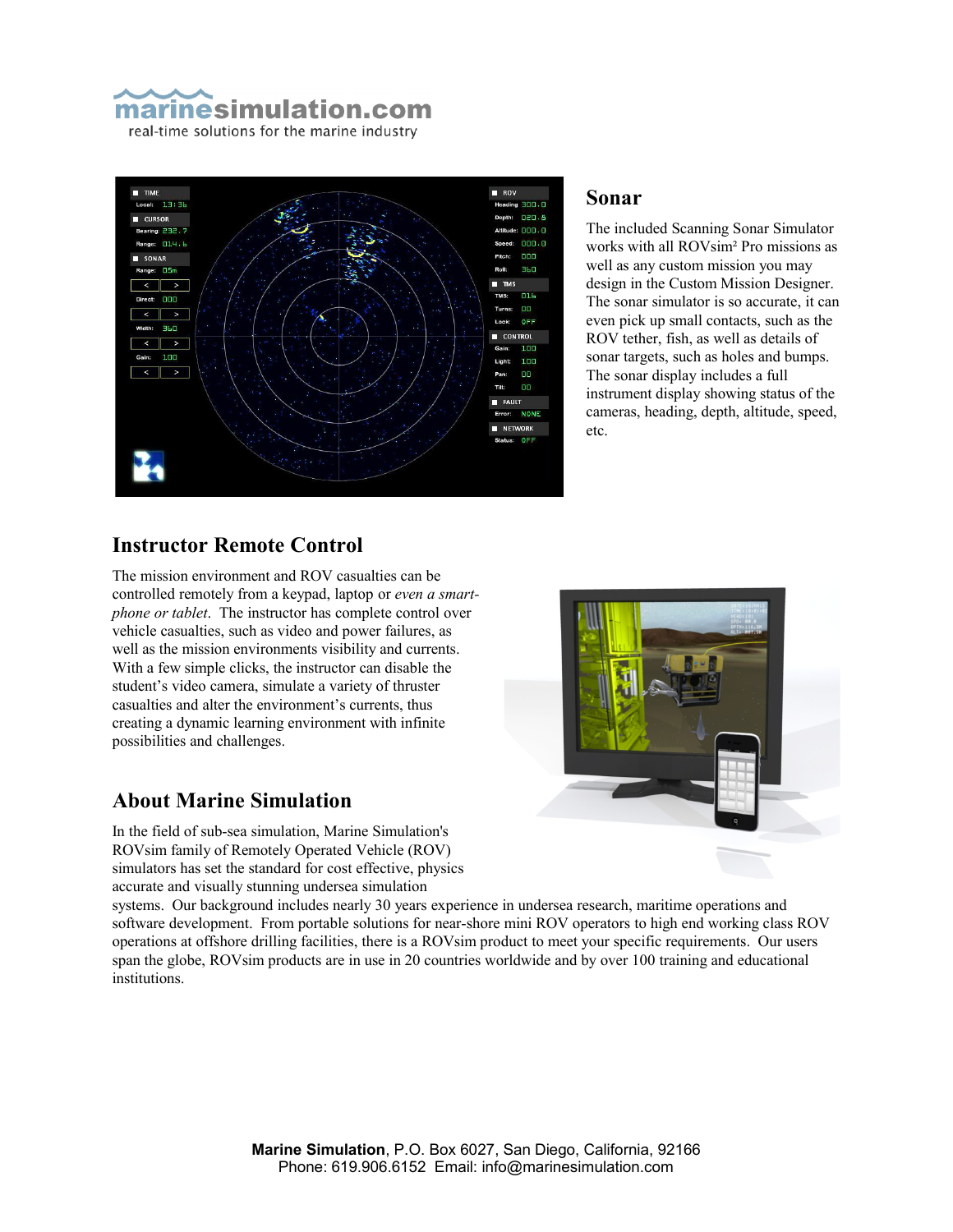

### Included Missions:

### **Swimming Pool**

#### **Level of difficulty:** 1

Background: Virtually every novice ROV pilot's first flight takes place in a swimming pool, so here's your opportunity to fly your ROV in a virtual pool.

Objective: The primary goal is to learn the basics of operating the ROV and maneuvering around obstacles. Fly around the pool and become familiar with the various objects in the water, attempt to fly under the milk crate "bridges" and move the floating tennis balls.

### **Obstacle Course**

#### **Level of difficulty:** 2

Background: A three dimensional maze of caves, tunnels and obstacles awaits the pilot to explore.

Objective: This mission is intended to challenge the pilot to navigate tight spaces with confusing turns and obstacles. Enter each area, navigating carefully being sure not to snag the ROV's tether or hit any obstacle. Upon completing this mission, draw a map of the area explored and obstacles encountered.

### **Water Tank Inspection**

#### **Level of difficulty:** 1

Background: The city's municipal water storage system is in dire need of a visual inspection.

Objective: Your task is to take a full visual survey of the interior of the water tank, noting any damage, rust or debris. Take photos of areas of note, and document their location in a schematic drawing. You should also avoid hitting any part of the tank, disturbing the sediments, and snagging the ROV's tether.

### **Municipal Sewer Inspection**

#### **Level of difficulty:** 3

Background: A section of the city's municipal sewer system is in dire need of a visual inspection. This section has a main trunk that leads down to two branch sewer canals. This particular section is known to be constructed of both damaged brick and reinforced concrete.

Objective: Your task is to take a full visual survey of the interior of the sewer system, noting any damage, blockage or debris. Take photos of areas of note, and document their location in a schematic drawing. You should also avoid hitting any part of the sewer, disturbing the sediments, and snagging the ROV's tether.

### **Harbor Inspection**

#### **Level of difficulty:** 3

Background: A foreign fishing vessel was damaged while at sea and is towed to port to effect repairs. Her crews' behavior is considered suspicious and the Captain of the Port has ordered a full inspection of the vessel's bottom as well as an accurate survey of the surrounding area.

Objectives: Inspect the underside of the fishing vessel for damage, photographing any damage and documenting the location where it is found. Survey the areas surrounding the vessel and pier while being on the look out for anything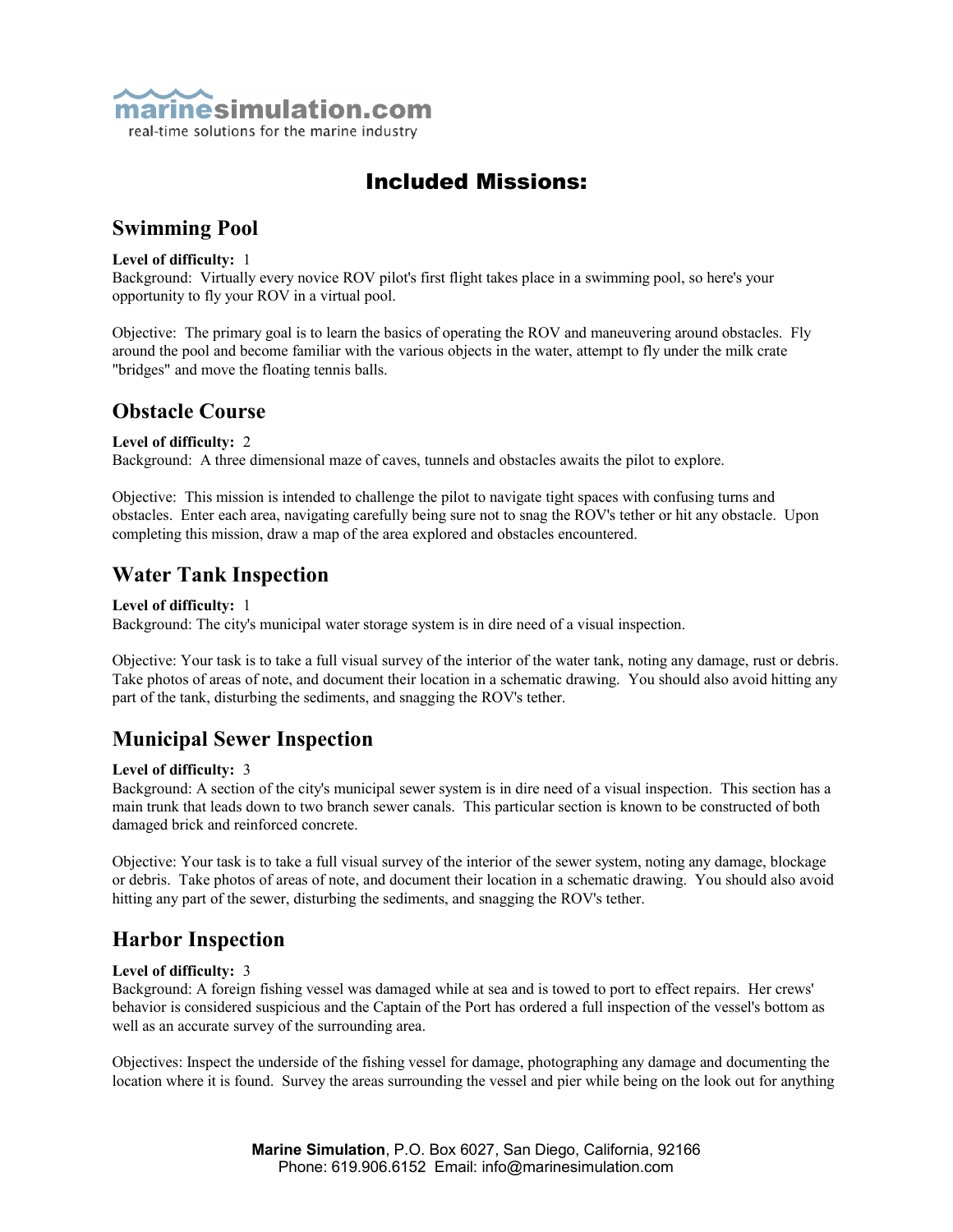

that could be considered suspicious. Collect samples if possible and bring them to the collecting basket on the pier aft of the vessel.

Notes: In this mission the pilot can grab, carry and move the duffle bags found surrounding the fishing vessel. Maneuvering the vehicle changes to simulate the additional weight and movement of the duffle bag after it's been lifted. The fishing vessel's props can also be rotated with the ROV's manipulator claw.

### **Ship hull inspection**

#### **Level of difficulty:** 3

Background: A derelict oil tanker is brought into port, the owners aren't certain whether they'll scrap it or try to fix and refit it for sea. The hull has a number of breaches from collisions that need to be surveyed and inspected. It is also suspected that terrorists may have planted limpet mines along the hull.

Objectives: Inspect the underside of the vessel for damage, photographing any damage and documenting the location where it is found. Survey the areas surrounding the vessel and pier while being on the look out for anything that could be considered suspicious.

Notes: In this mission there are a number of challenges for the pilot to explore, from extensive hull damage on the ship, to a debris field littered with hazardous materials, to a dangerous limpet mine attached to the hull. For help in finding the limpet mine, press the "Z" key for a heads up display showing the direction and distance to it. Be sure to head West of the ship, but watch out for sharks!

### **Crime Scene Investigation**

### **Level of difficulty:** 3

Background: An SUV was reported to have gone off a highway overpass and local police have tasked you with finding the vehicle, victim and any relevant evidence. This area is also the suspected area of a previous vehicle accident where the vehicle was never found.

Objective: Locate the lost SUV, occupant(s), and any other relevant vehicles and evidence. Survey the submarine terrain surrounding the bridge and prepare a map of the area.

Note: In this mission the pilot can move the SUV's door, and because of the ROV's small size, maneuver the ROV inside the SUV to look for evidence. The drowning victim can also be moved by the ROV.

### **Antarctic Fauna Survey**

#### **Level of difficulty:** 3

Background: Your vehicle has been launched beneath 3 meters of ocean ice off the Antarctic continent to identify, catalog and collect samples of the flora and fauna.

Objectives: Survey the submarine terrain and all varieties of flora and fauna encountered. Photograph, document and collect marine samples using the vacuum collector (activated by pressing the "Z" key). Accurately navigate the area surrounding the elevator and create a chart of the bottom terrain and ice.

### **Lake Search and Rescue**

### **Level of difficulty:** 5

Background: A swimmer has been reported missing and presumed drowned in the lake.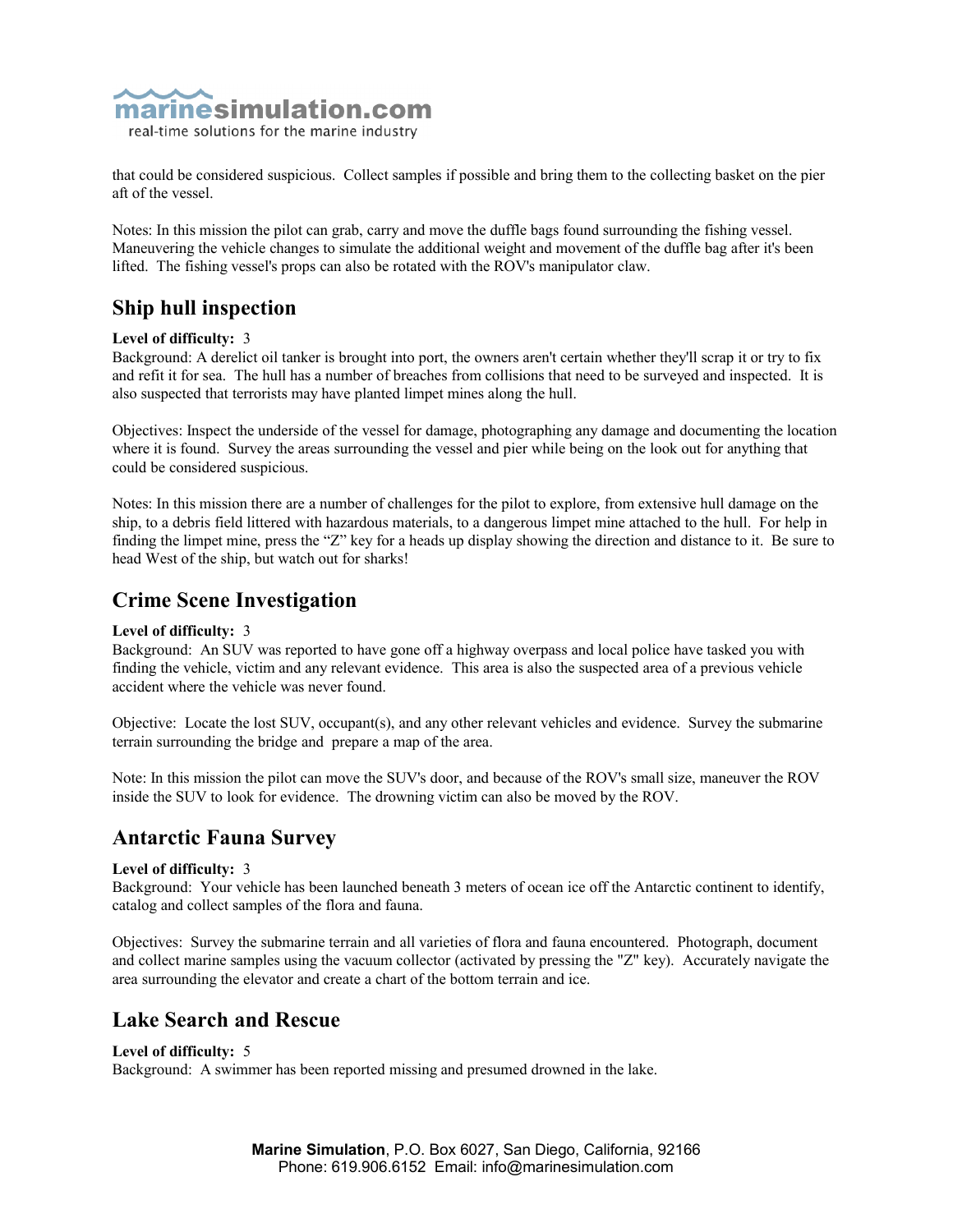

real-time solutions for the marine industry

Objectives: Locate the drowned swimmer as quickly as possible. Investigate all objects of interest that may appear on Sonar. Conduct a survey of the bottom and create a map of bottom objects for future reference.

Note: Use the keyboard's "Z" key to display the relative bearing and range to the victim's last reported position.

### **Canal Search and Rescue**

#### **Level of difficulty:** 5

Background: A swimmer has been reported missing and presumed drowned in the canal.

Objectives: Locate the drowned swimmer as quickly as possible. Investigate all objects of interest that may appear on Sonar. Conduct a survey of the bottom and create a map of bottom objects for future reference.

Note: Use the keyboard's "Z" key to display the relative bearing and range to the victim's last reported position.

### **River Search and Rescue**

#### **Level of difficulty:** 5

Background: A swimmer has been reported missing and presumed drowned in the lake.

Objectives: Locate the drowned swimmer as quickly as possible. Investigate all objects of interest that may appear on Sonar. Conduct a survey of the bottom and create a map of bottom objects for future reference.

Note: Use the keyboard's "Z" key to display the relative bearing and range to the victim's last reported position.